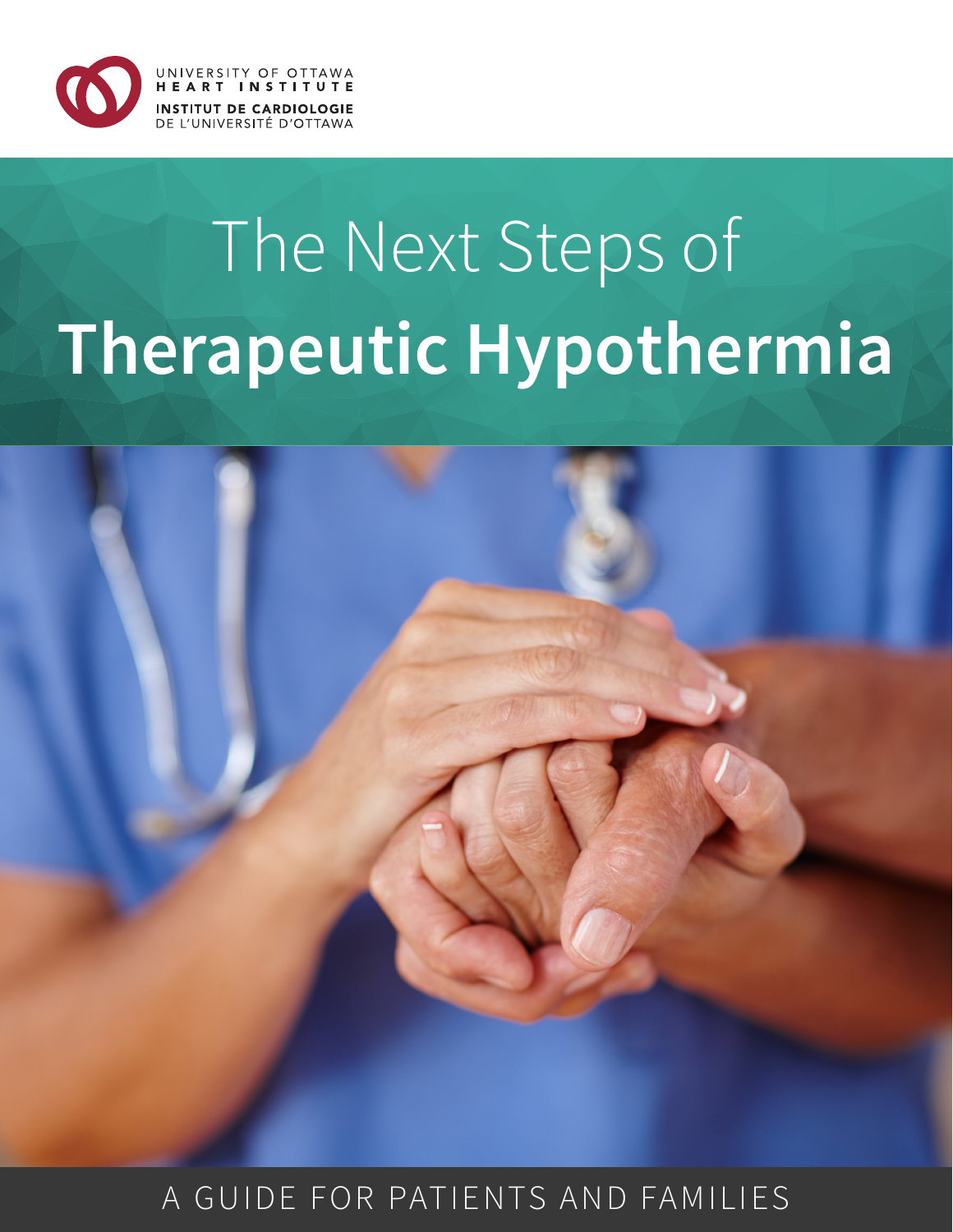#### © 2018 University of Ottawa Heart Institute

This Patient Guide and its contents are the property of the University of Ottawa Heart Institute (UOHI). They may not be modified, sectioned, copied, reproduced or republished without prior explicit permission from UOHI. The content has been prepared for general information purposes only and is not intended to provide specific medical or professional advice. The authors of this Guide do not assume any liability for loss in connection with the information provided herein.

The Heart Institute logo and swirl are trademarks of the University of Ottawa Heart Institute. All other trademarks and copyrighted materials are the property of their respective owners.

For more information about customizing this guide for the particular needs of your institution, please contact the Department of Communications at 613-696-7000, ext. 19058, or communications@ottawaheart.ca.

**UOHI 73 (08/2017)**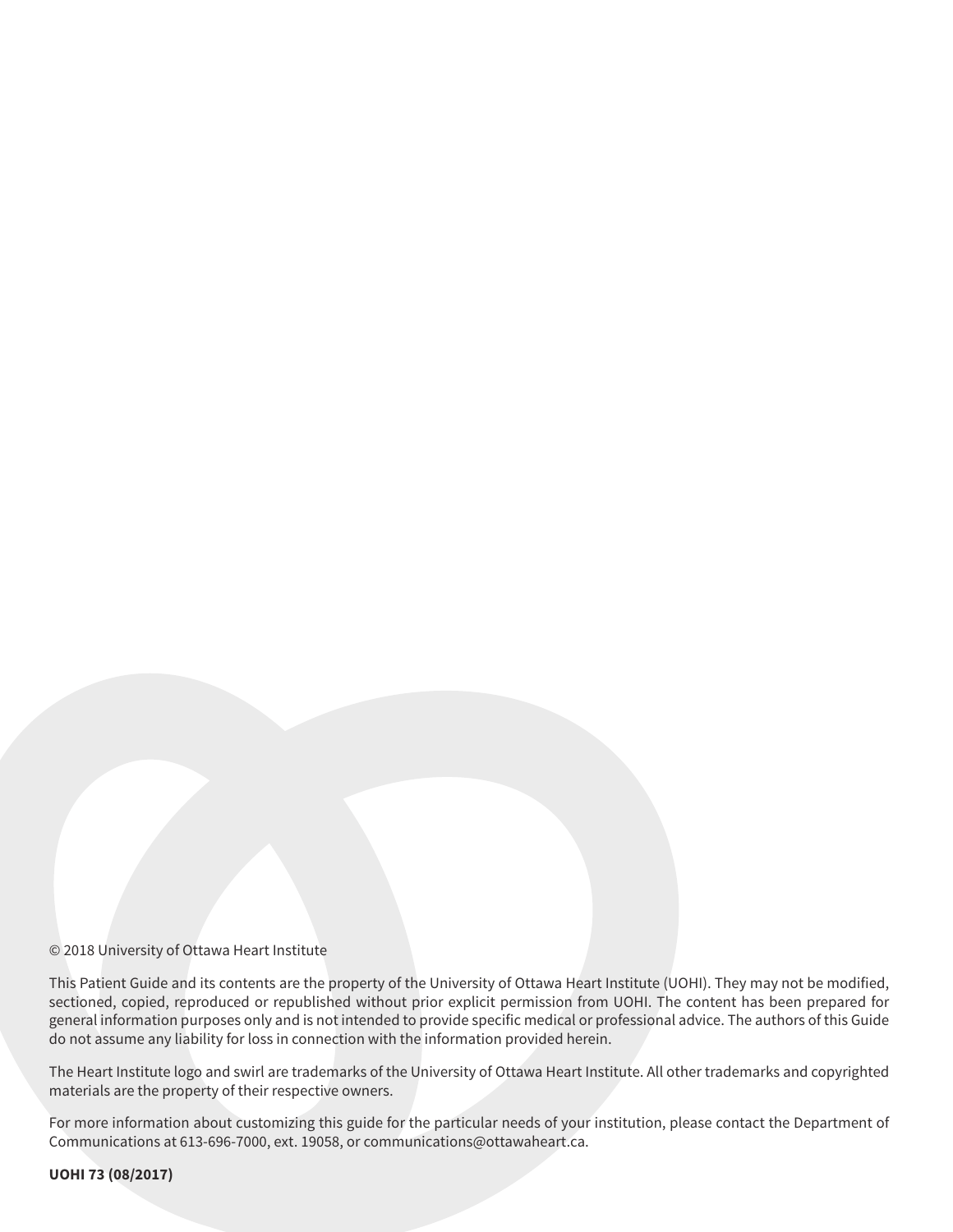# **TABLE OF CONTENTS**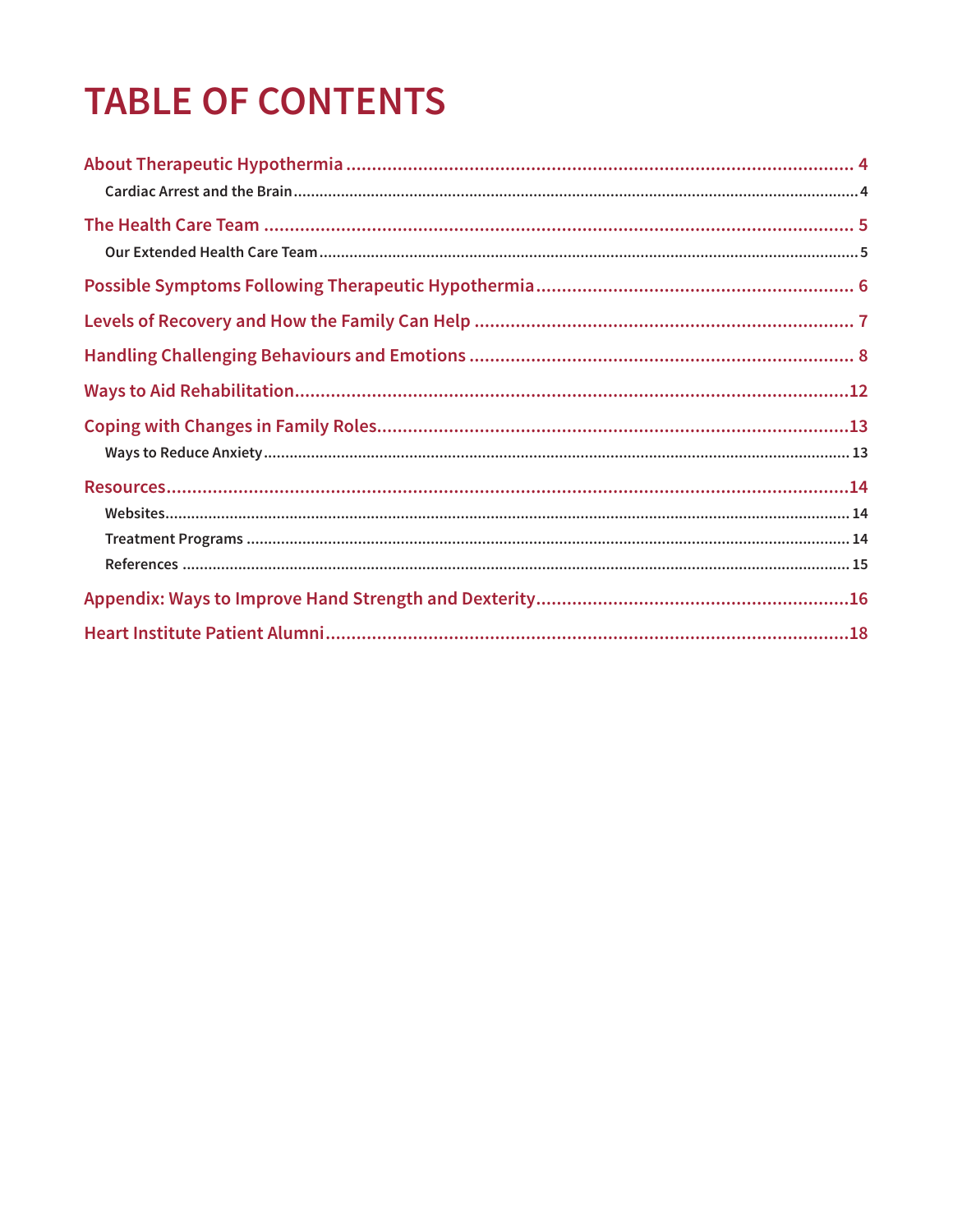# **ABOUT THERAPEUTIC HYPOTHERMIA**

Therapeutic hypothermia is an important treatment for a comatose survivor of cardiac arrest, that is, a patient whose heart was restarted with advanced treatment after it stopped beating, but who remains minimally or completely unresponsive after resuscitation. Therapeutic hypothermia involves lowering the patient's body temperature to about 33°C and then warming his or her body back to a normal temperature of 37°C. The treatment usually lasts about 72 hours.

Hypothermia protects the brain and other vital organs and has been shown to improve neurological outcomes and increases the chance of survival after cardiac arrest.

# **Cardiac Arrest and the Brain**

Cardiac arrest can cause a lack of oxygen in the brain. When the supply of oxygen is interrupted for more than a few minutes, brain injury and other serious side effects can occur. These include behaviour changes and changes in motor skills. Oxygen deprivation can be mild, causing the slow onset of symptoms, or severe, leading to rapid changes.

Recovery from brain injury can be a long and challenging process. If someone in your family has a brain injury, you can play an important role in his or her recovery. It is important to remember that individuals with brain injuries recover at their own pace.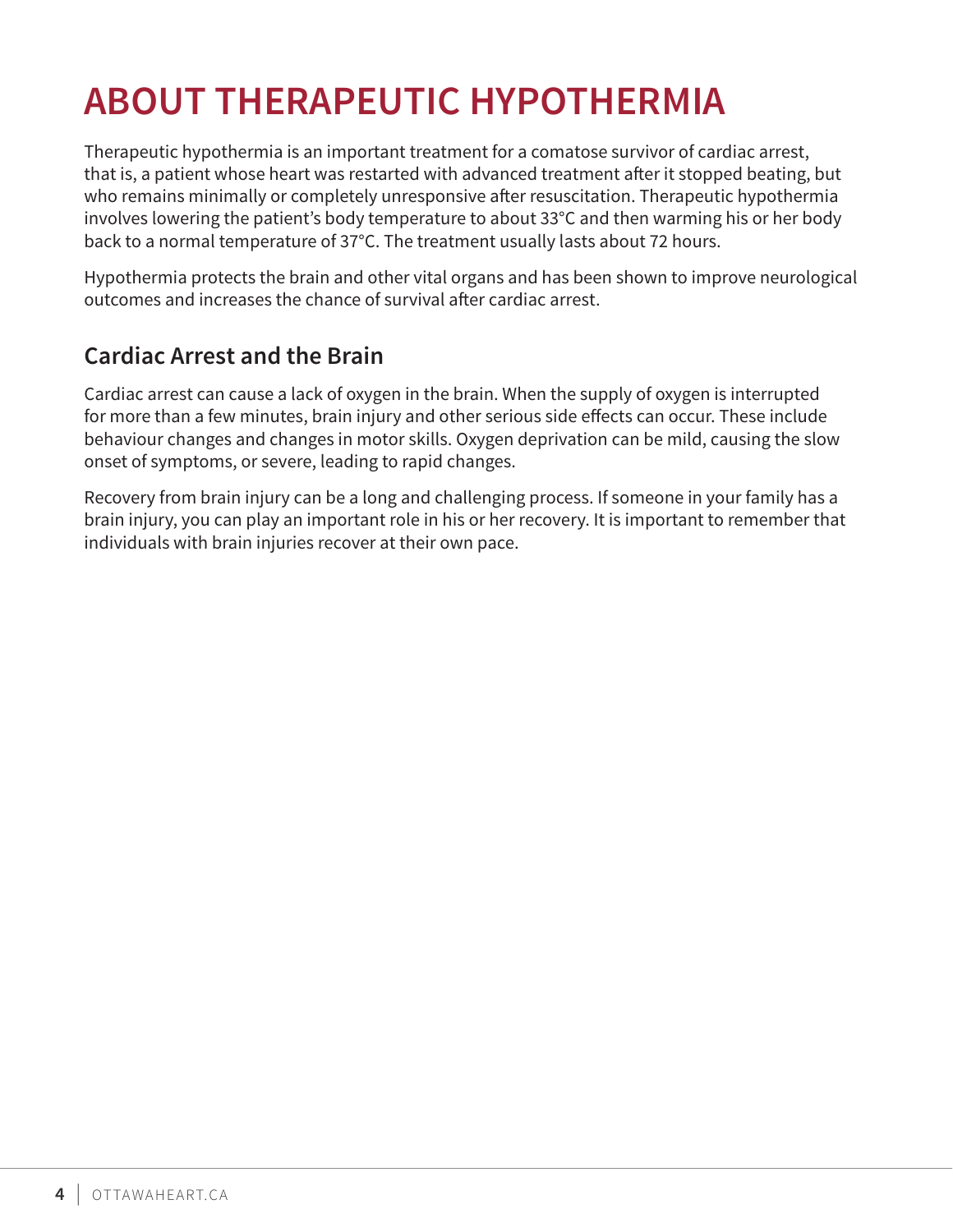# **THE HEALTH CARE TEAM**

At the University of Ottawa Heart Institute, we strive to provide the best possible care to our patients and their families. The nurses, nursing coordinators and doctors at the Heart Institute are dedicated to caring for you and your loved ones. If you have questions at any time, please feel free to ask our nurses and doctors. During the hospital stay, it is also possible that our extended health care team will be involved with you and the care of your loved one.

Below is a brief description of who may also be part of the health care team.

# **Our Extended Health Care Team**

### **SOCIAL WORKERS**

Social workers are part of health care teams at The Ottawa Hospital (TOH) and the Heart Institute. They provide a broad range of counselling and resources to patients and those who care for them. Social workers provide support while patients are being admitted to the hospital.

### **PHYSIOTHERAPISTS**

The role of physiotherapists is to assess, treat and improve overall strength, endurance, movement and function affected by injury, disease or disability.

### **OCCUPATIONAL THERAPISTS**

Occupational therapists assess patients' cognitive, perceptual and physical functions to identify impacts on their daily activities and to assist the team with discharge planning and recommendations.

### **NEUROPSYCHOLOGISTS**

Neuropsychologists conduct formal tests of the patients' thinking skills, including memory, attention, language, visual perception, organization, planning, reasoning and judgment, to assess the presence, severity and nature of any brain dysfunction. The results are used in planning discharge and determining rehabilitation needs.

### **SPEECH LANGUAGE PATHOLOGISTS**

Speech language pathologists assess, treat and manage swallowing and communication difficulties (including voice disorders, which can occur following the removal of a ventilation tube).

### **REGISTERED DIETITIANS**

Registered dietitians assess and help to optimize the patients' nutritional status. Patients may need a special diet, oral nutritional supplements or a feeding tube to meet their nutritional needs. Registered dietitians may also provide education on nutrition to patients and families.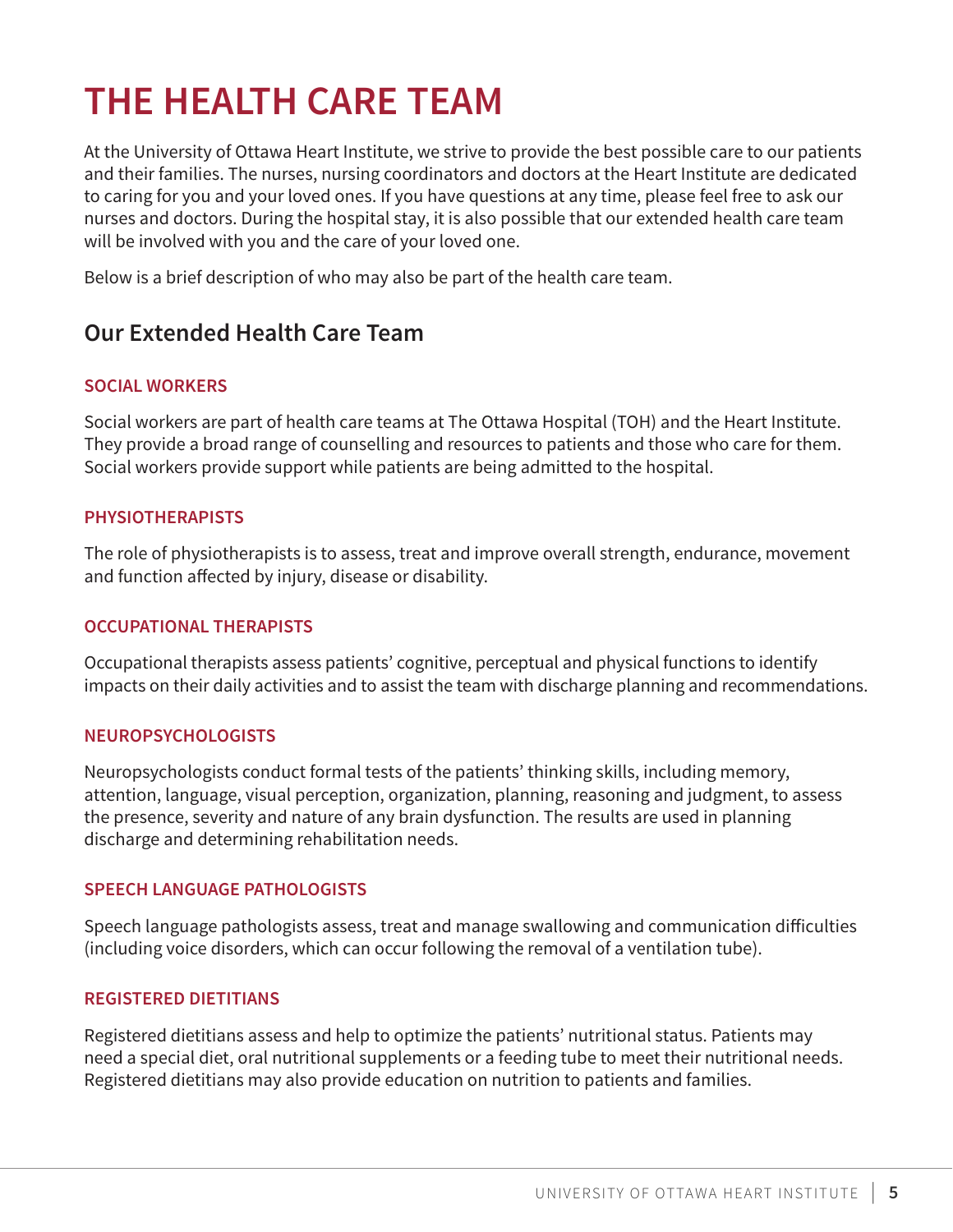# **POSSIBLE SYMPTOMS FOLLOWING THERAPEUTIC HYPOTHERMIA**

A variety of symptoms can occur following therapeutic hypothermia.

## **COMMUNICATION**

Some people have difficulty communicating after a brain injury. The problem may be caused by the muscles used for speech (muscles in the lips, tongue and palate) or by aphasia, a condition that may cause a person to have difficulty understanding spoken or written language, difficulty reading or writing, or difficulty forming meaningful words or sentences.

### **SWALLOWING**

Some people are unable to chew or swallow regular foods or drink liquids after a brain injury. This may require a change in diet (for example, switching to puréed foods or thickened fluids). When people are not able to eat enough to meet their nutritional needs, a liquid diet is given through a tube in the nose or stomach, until they can meet their needs orally. These difficulties are usually temporary (in the early stages of recovery) but can continue for a longer period in cases of more severe brain injury.

#### **BLADDER AND BOWEL CONTROL**

Following a brain injury, some people may have an overactive or underactive bladder or bowel. The urge to go to the bathroom may not be felt or recognized and responded to as usual.

#### **PAIN**

Pain and headaches are common after a brain injury. They may go away as the patient improves or they may be chronic and require ongoing pain management.

#### **SLEEP**

Sleep patterns can be different after a brain injury. Sometimes people have trouble falling asleep, staying asleep or getting the right level of sleep.

### **FATIGUE**

Fatigue is common. Recovering from a serious injury takes a great deal of energy; it is hard work and can be draining physically and mentally. When a person tries to focus their attention, remembering or thinking becomes difficult and doing simple things takes more effort.

Only short periods of activity may be possible, and reminders to rest may be necessary. Fatigue often lessens as a person's condition improves but, for some, it will be an ongoing problem, in which case activities and appointments will have to be scheduled accordingly.

#### **SEIZURES**

Seizures can occur after a brain injury. They can cause a part of the body or the whole body to shake, or they can cause the person to appear to black out (be unresponsive for a few seconds).

Be sure to let the health care team know how your loved one is feeling and if there are any changes.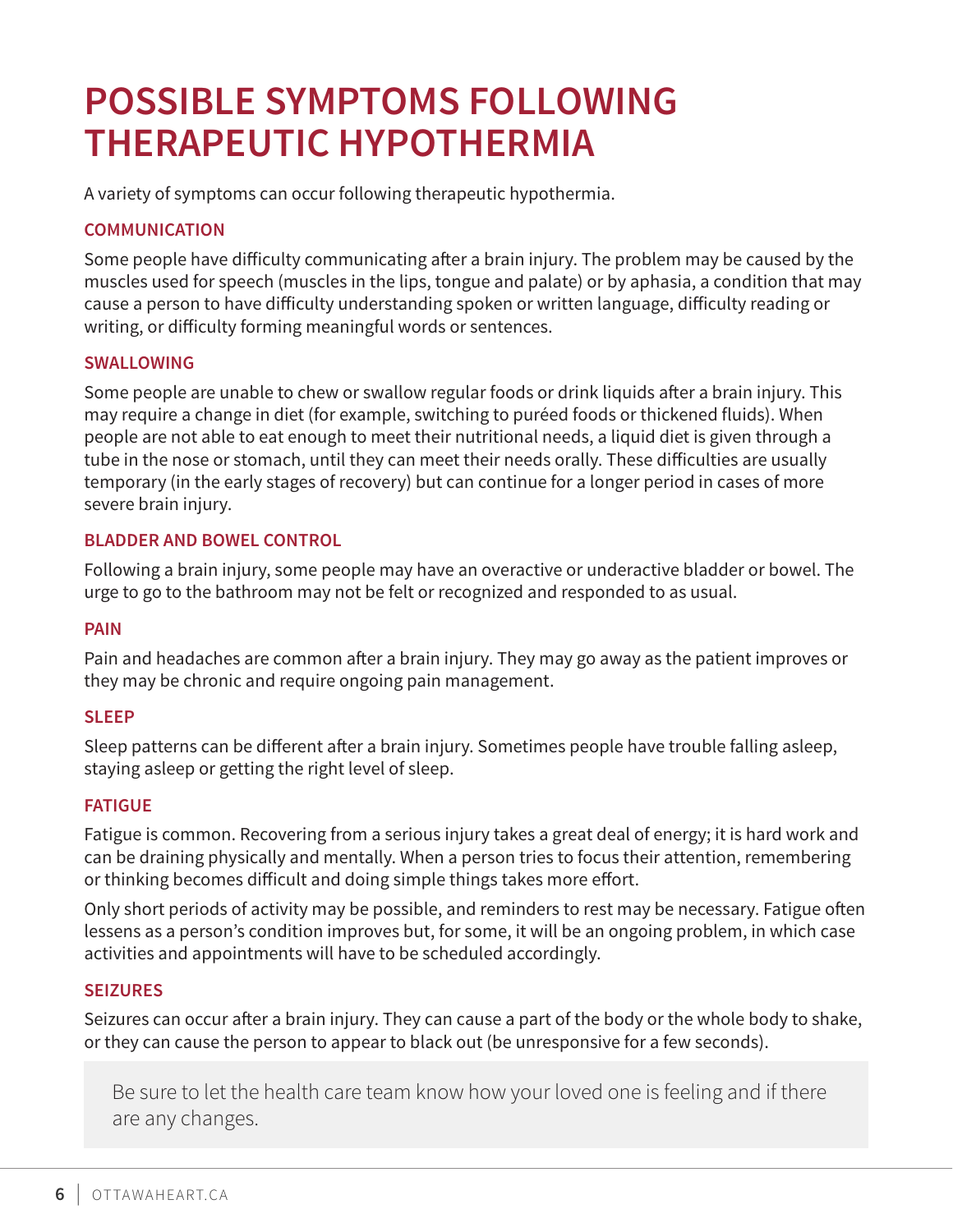# **LEVELS OF RECOVERY AND HOW THE FAMILY CAN HELP**

People with brain injuries move through recovery at different speeds. Some people may:

- Move from one level of functioning to another
- Never be at a lower level of functioning
- Never reach higher levels of functioning
- Be at more than one level at the same time

How fast and how much a person recovers is affected by many things, such as:

- Length of oxygen deprivation
- Other injuries (such as cardiac or orthopedic injuries)
- Complications during the recovery process
- Age and general health
- Medication side effects

In general, the more serious the injury, the longer and more intensive the rehabilitation will be.

Longer periods of unconsciousness lead to a greater likelihood that some disability will remain, even after an extended period of recovery.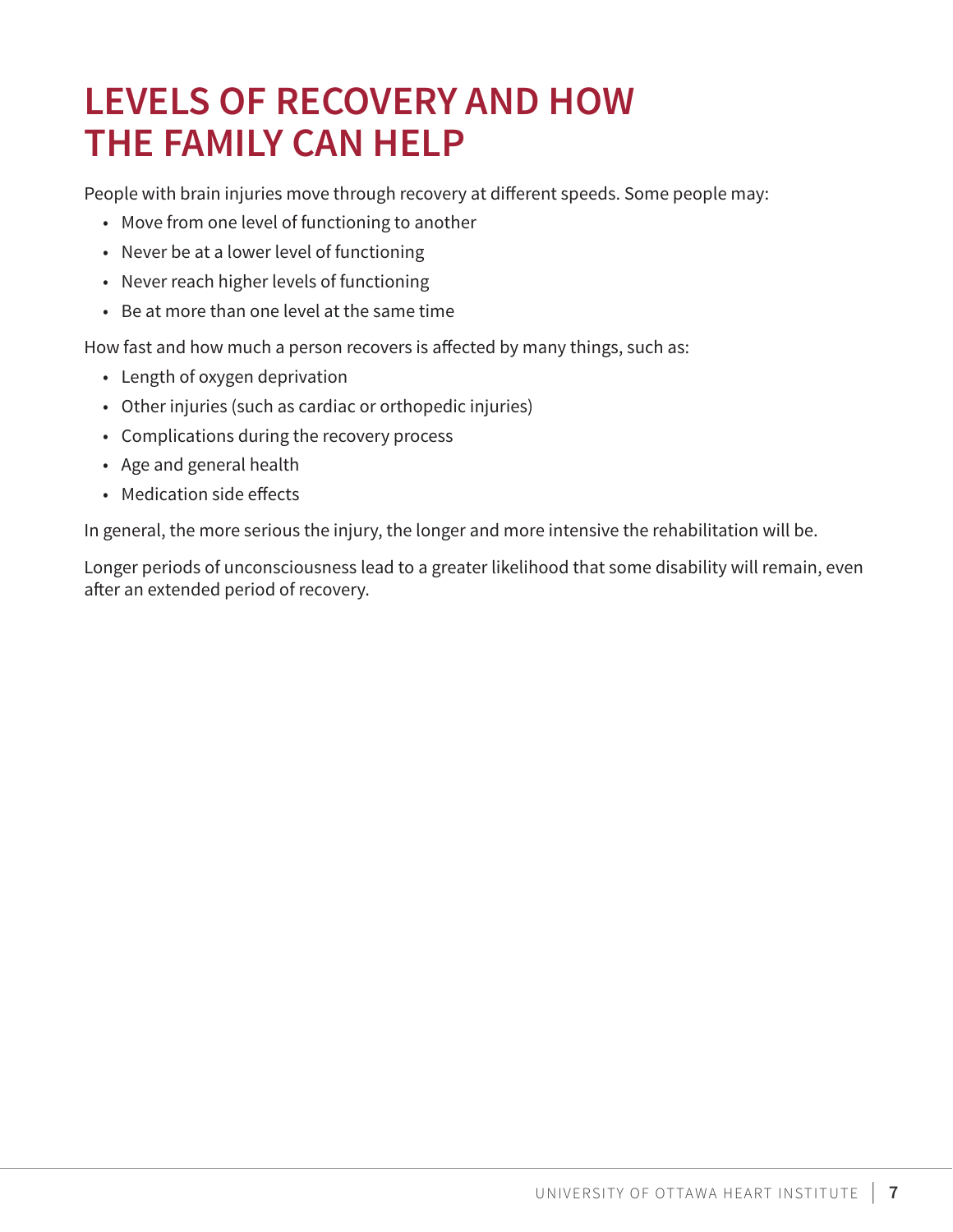# **HANDLING CHALLENGING BEHAVIOURS AND EMOTIONS**

There are several possible symptoms associated with brain injury—some are temporary and others, permanent. The following table provides general approaches to dealing with challenging behaviours and emotions. Consultation with a specialist, such as a rehabilitation psychologist or occupational therapist, may be necessary to provide recommendations specifically for your loved one.

| <b>BEHAVIOUR</b><br><b>OR EMOTION</b> | <b>WHAT YOU SEE</b>                                                                                                                                                                                                             | <b>HOW YOU CAN HELP</b>                                                                                                                                                                                                                                                                                        |
|---------------------------------------|---------------------------------------------------------------------------------------------------------------------------------------------------------------------------------------------------------------------------------|----------------------------------------------------------------------------------------------------------------------------------------------------------------------------------------------------------------------------------------------------------------------------------------------------------------|
| Agitation                             | • Alternates between being<br>hyperactive and sleeping<br>• Cries, yells, flails arms or<br>thrashes in bed<br>• Hits others<br>· Is self-destructive                                                                           | • Touch or talk to the person<br>during periods of attention.<br>• Ask simple, short questions.<br>Limit the number of distractions<br>to create a quiet setting.<br>• Know your loved one will likely<br>have reduced tolerance for<br>stress; think about how to reduce<br>stressors before episodes happen. |
| Confusion                             | • Is inattentive<br>• Forgets<br>• Asks questions over and<br>over again                                                                                                                                                        | • Give one-step instructions.<br>• Use memory tools, such as a<br>calendar or date book.<br>• Repeat answers patiently.                                                                                                                                                                                        |
| Denial                                | • Does not admit to<br>changes or problems<br>• Believes that they are<br>ready and able to do<br>things the same as before<br>Makes excuses for not<br>completing certain tasks<br>Manipulates others into<br>performing tasks | • If it is not dangerous, let the<br>person try a desired activity.<br>• Once you feel the person is<br>ready, show that a seemingly<br>"impossible" activity is simple<br>to do.<br>• Make sure that lack of<br>confidence or ability is not the<br>real root of the problem.                                 |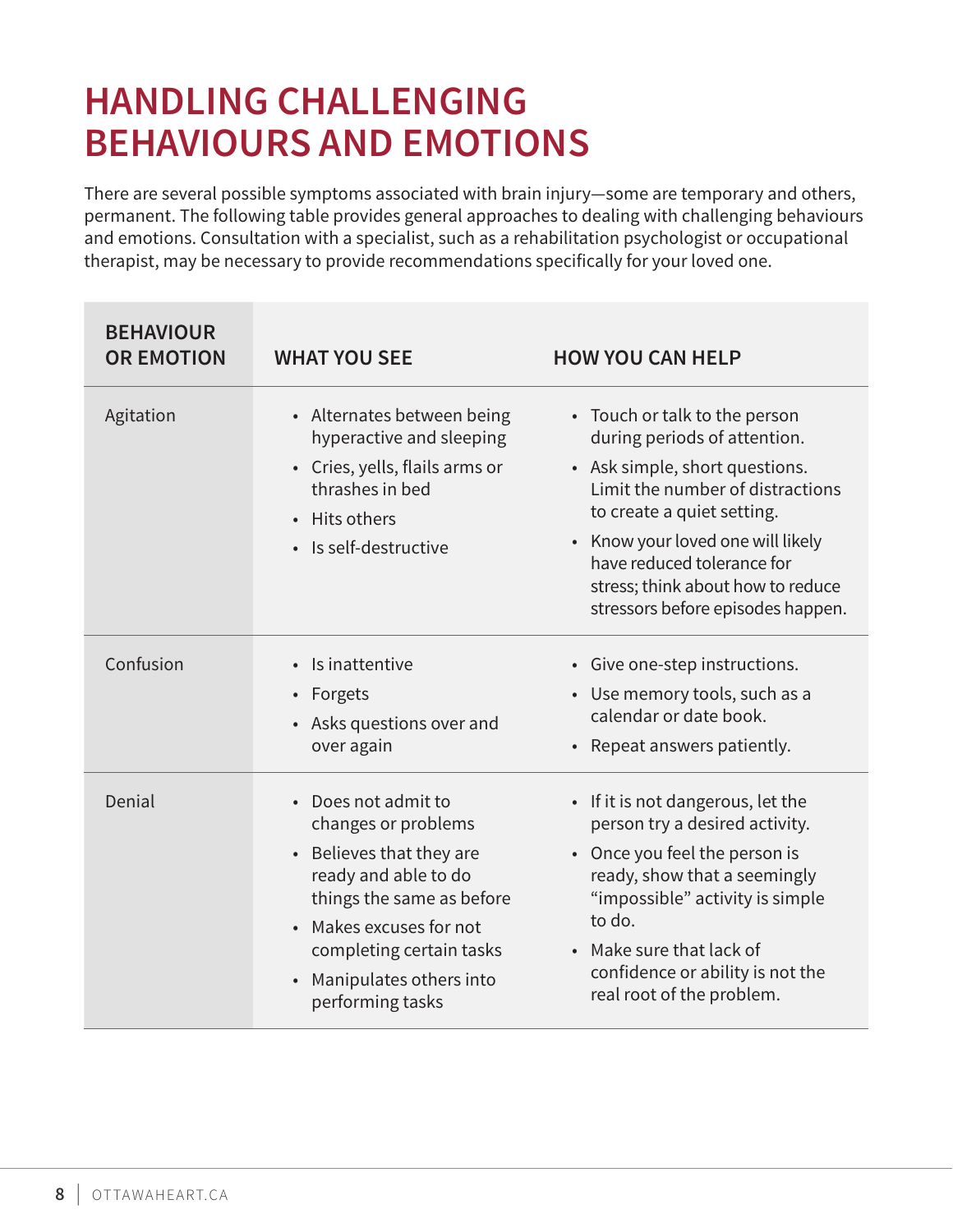| <b>BEHAVIOUR</b><br><b>OR EMOTION</b> | <b>WHAT YOU SEE</b>                                                                                                                                                                                       | <b>HOW YOU CAN HELP</b>                                                                                                                                                                                                                                     |
|---------------------------------------|-----------------------------------------------------------------------------------------------------------------------------------------------------------------------------------------------------------|-------------------------------------------------------------------------------------------------------------------------------------------------------------------------------------------------------------------------------------------------------------|
| Depression                            | • Cries frequently<br>Lacks interest in life in<br>general<br>• Exhibits changes<br>in appetite and<br>sleep patterns<br>• Lacks motivation<br>• Withdraws from<br>social contacts<br>• Talks about dying | • If symptoms persist or suicidal<br>thoughts are expressed, seek<br>professional help.<br>• Give praise for progress made.<br>• Try to engage the person in<br>activities that they can tolerate.                                                          |
| Disorientation                        | • Talks in a disorganized,<br>disconnected way<br>• Mixes fact and fantasy<br>• Isn't aware of location,<br>date, own identity or<br>identity of others<br>Mixes up time periods                          | • Review details like who and<br>where you are and what the<br>date is.<br>• Talk about familiar things<br>and people.<br>• Use calendars, pictures and<br>favourite music to orient<br>the person.                                                         |
| Egocentricity                         | • Is self-centred and<br>insensitive<br>Misinterprets other<br>people's responses or<br>actions                                                                                                           | • Do not allow the person to get<br>everything they want.<br>Do not expect the person to<br>understand your point of view<br>and respect your rights; you may<br>have to stand up to them.<br>• Get the person involved in a<br>brain injury support group. |
| Emotional<br>Instability              | • Can't control emotions<br>Expresses emotions at<br>the wrong time and in<br>the wrong place<br>Has mood swings                                                                                          | • Do not criticize.<br>• Praise the person when they<br>show self-control.<br>Do not confront the person<br>$\bullet$<br>about their behaviour; it may<br>cause embarrassment.<br>Be a model of calm behaviour.<br>$\bullet$                                |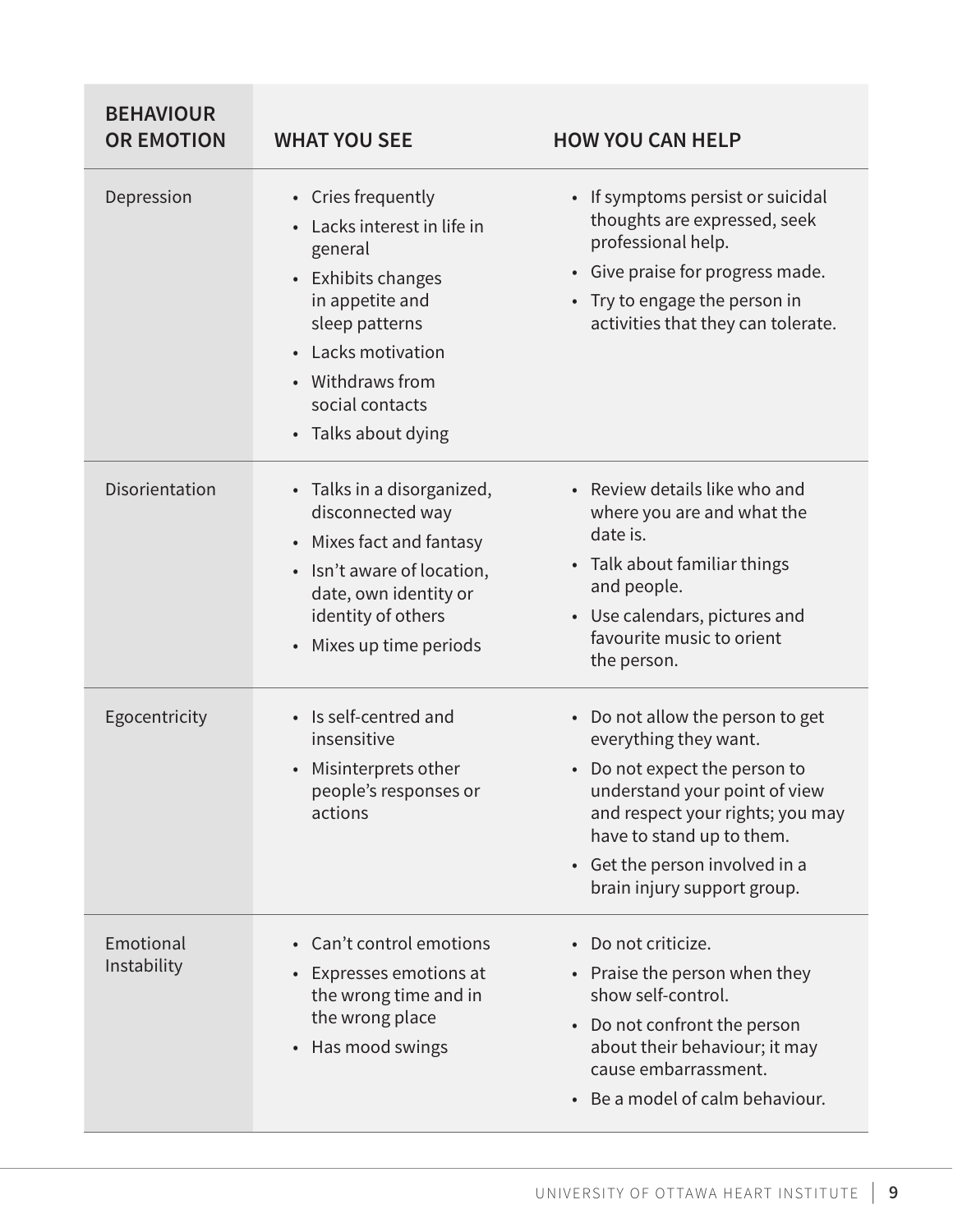| <b>BEHAVIOUR</b><br><b>OR EMOTION</b> | <b>WHAT YOU SEE</b>                                                                                                                                                                                                                                                                                                                                 | <b>HOW YOU CAN HELP</b>                                                                                                                                                                                                                                                                                                                                                                                                                                                                                                                                                                                                                                                        |
|---------------------------------------|-----------------------------------------------------------------------------------------------------------------------------------------------------------------------------------------------------------------------------------------------------------------------------------------------------------------------------------------------------|--------------------------------------------------------------------------------------------------------------------------------------------------------------------------------------------------------------------------------------------------------------------------------------------------------------------------------------------------------------------------------------------------------------------------------------------------------------------------------------------------------------------------------------------------------------------------------------------------------------------------------------------------------------------------------|
| <b>Excessive Eating</b>               | • Constantly eats<br>• Secretly eats<br>• Doesn't remember eating<br>• Frequently complains of<br>hunger despite having<br>recently eaten                                                                                                                                                                                                           | • Seek medical advice.<br>Provide other activities, such as<br>$\bullet$<br>exercise or hobbies.                                                                                                                                                                                                                                                                                                                                                                                                                                                                                                                                                                               |
| Excessive<br><b>Talking</b>           | • Talks constantly<br>• Doesn't remember<br>previous discussions<br>• Can't come to a<br>conclusion or solution<br>• Can't break the cycle<br>• Can't take turns in<br>a conversation                                                                                                                                                               | • Redirect the person's attention<br>to a task.<br>• If the talking seems related to<br>anxiety, tolerate some talking.<br>• Do not feel obligated to respond.<br>• Suggest listening to music.                                                                                                                                                                                                                                                                                                                                                                                                                                                                                |
| Memory<br>Problems                    | • Forgets to complete tasks<br>• Can't remember events<br>since the injury or certain<br>periods of time before it<br>• Recalls information slowly<br>• Has trouble remembering<br>things like names<br>or appointments<br>• Often misplaces things<br>• Repeats the same things<br>over and over again<br>• Has a hard time learning<br>new things | • Provide a quiet, calm setting.<br>• Correct wrong answers gently.<br>• Give reminder clues (e.g., "Was it<br>this or was it that?")<br>• When clues don't work, provide<br>the forgotten information.<br>Use signs or other visuals to<br>$\bullet$<br>reinforce what needs to be<br>remembered, including a<br>memory book, calendars, and<br>clocks or watches.<br>Exercise the person's memory<br>$\bullet$<br>by asking for a recap of events<br>or activities.<br>• Try not to interrupt because it<br>may cause the person to forget<br>what they wanted to say.<br>Try to maintain a<br>$\bullet$<br>consistent routine.<br>Label cupboards and drawers.<br>$\bullet$ |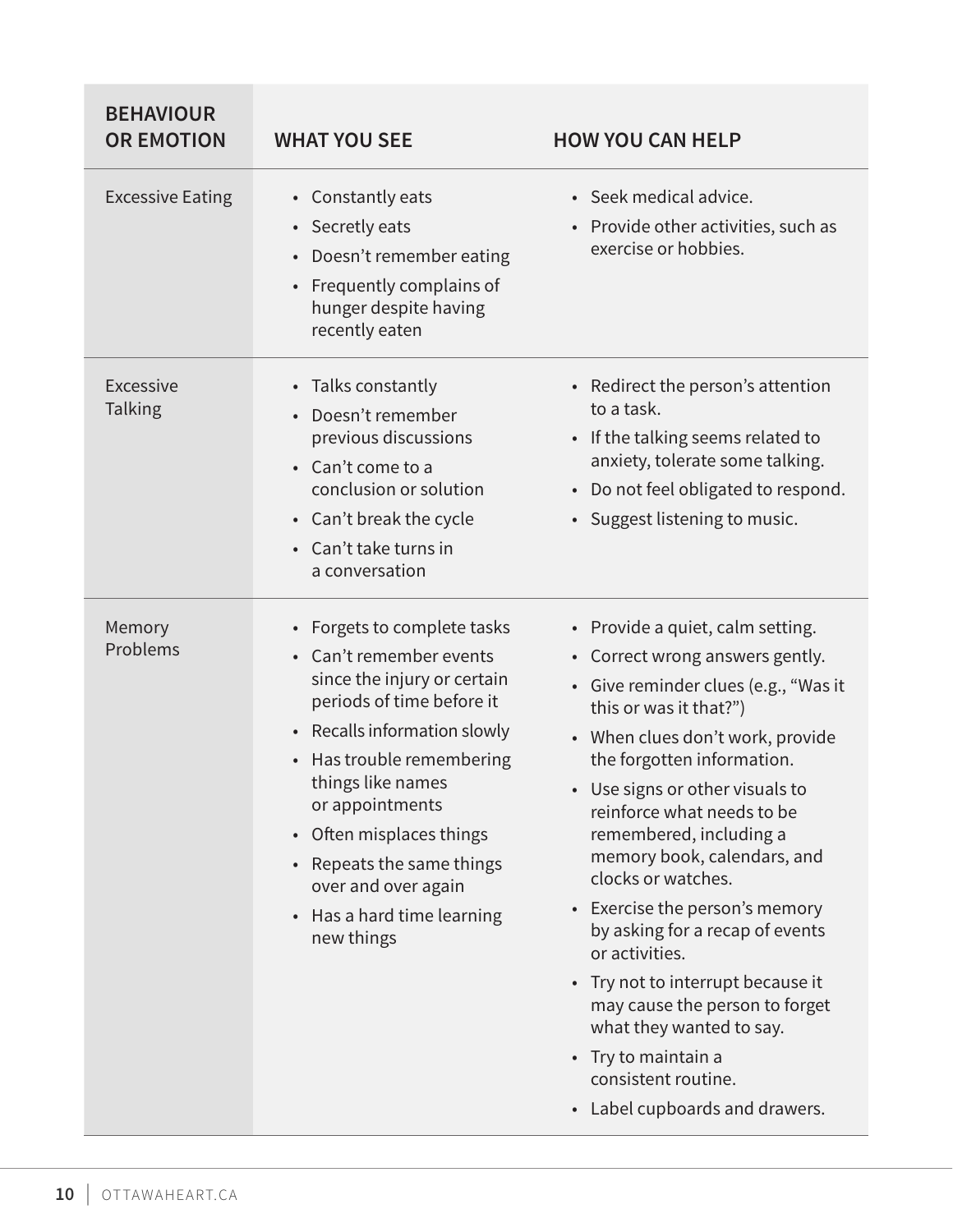| <b>BEHAVIOUR</b><br><b>OR EMOTION</b> | <b>WHAT YOU SEE</b>                                                                                                                                                                                                                             | <b>HOW YOU CAN HELP</b>                                                                                                                                                                                                                                                                                                                                                                                 |
|---------------------------------------|-------------------------------------------------------------------------------------------------------------------------------------------------------------------------------------------------------------------------------------------------|---------------------------------------------------------------------------------------------------------------------------------------------------------------------------------------------------------------------------------------------------------------------------------------------------------------------------------------------------------------------------------------------------------|
| Change in<br>Sexual Interest          | • Makes inappropriate<br>sexual remarks or<br>advances<br>• Manipulates partner<br>for the sake of<br>physical contact<br>• Becomes threatening<br>when partner is not willing<br>to be sexually involved<br>• Has a decreased libido           | • Tell the person that their<br>behaviour is unacceptable.<br>Make them aware of the<br>$\bullet$<br>consequences of such behaviour.<br>Do not feel obligated to respond<br>$\bullet$<br>to the person's sexual demands.<br>• Ask about medication<br>and counselling.<br>Discuss self-gratification options.<br>$\bullet$<br>If necessary and possible,<br>$\bullet$<br>remove yourself or the person. |
| Lack of<br>Awareness<br>(Anosognosia) | • Seems unaware<br>of the existence of<br>their disability<br>• Lacks insight into the<br>effects of personal actions<br>May not be able to fully<br>appreciate or understand<br>the effect that the brain<br>injury is having on<br>their life | • Be as active as possible in the<br>rehabilitation process.<br>Do not let the person drive a<br>$\bullet$<br>car or operate any dangerous<br>equipment unless approved by<br>a doctor.<br>• Help them set realistic goals.                                                                                                                                                                             |
| Apathy                                | • Diminished initiative,<br>motivation or interest                                                                                                                                                                                              | • Provide a routine by structuring<br>daily activities.<br>Set up multi-step procedures in<br>$\bullet$<br>which one step leads directly to<br>and cues the next step.<br>Seek professional help.<br>$\bullet$                                                                                                                                                                                          |
| Impulsivity                           | Tends to speak or act first<br>and think later<br>• Acts on inappropriate or<br>confused thoughts<br>• Is excessively demanding                                                                                                                 | Set short-term rewards for brief<br>$\bullet$<br>periods of self-control.<br>Suggest more<br>$\bullet$<br>acceptable behaviour.                                                                                                                                                                                                                                                                         |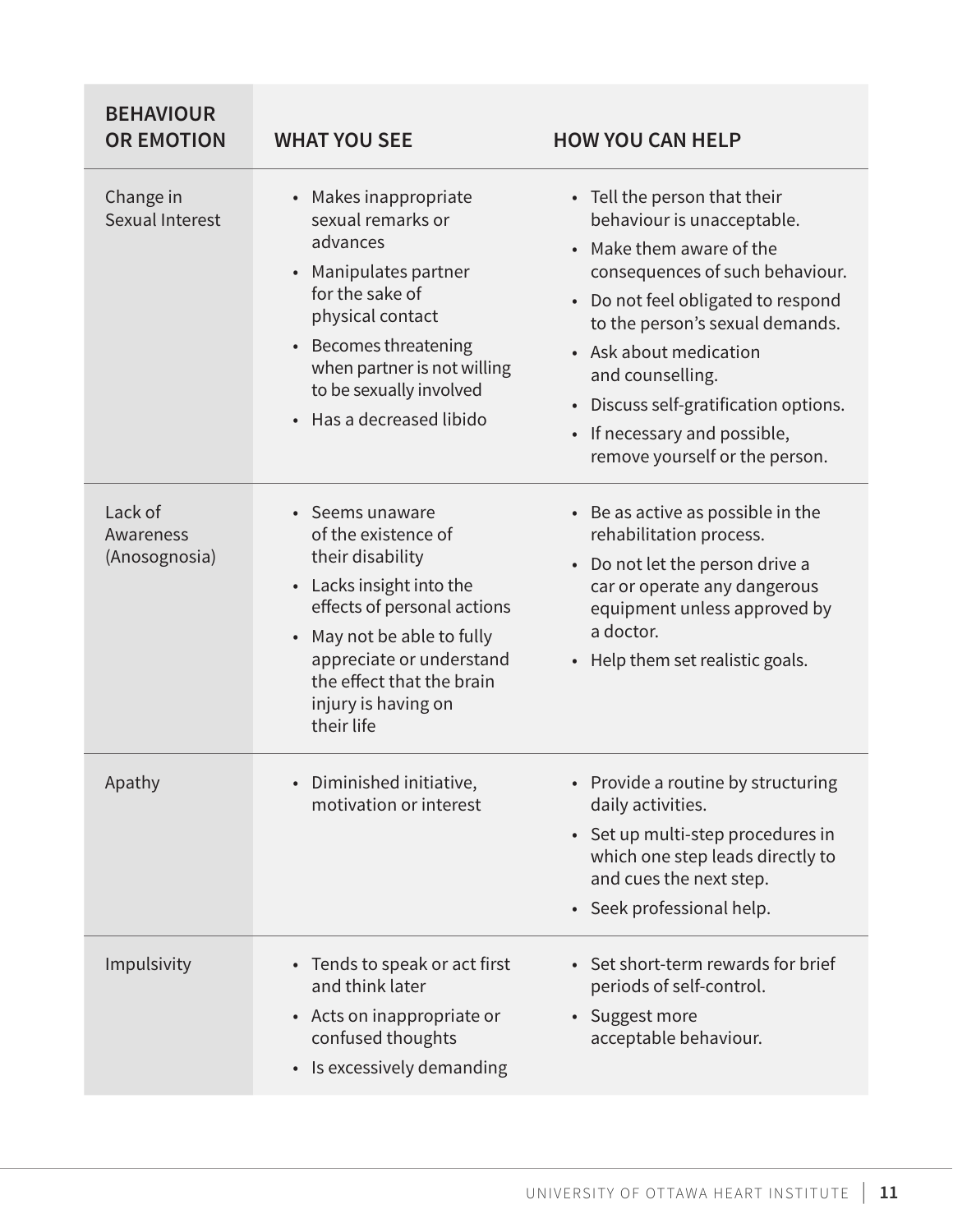# **WAYS TO AID REHABILITATION**

# Things that may help with **familiarity**:

- Favourite music, TV shows, movies and books
- Pictures of family and friends to display in your loved one's hospital room
- Familiar items from home (for example, a favourite blanket, pyjamas, a stuffed animal or pillow)
- A wristwatch (if your loved one is able to read the time)

# Things that may help with **thinking skills**:

- Notepad or diary to keep track of new medical information, people and therapists
- Calendar or date book to keep track of appointments and events
- Crossword, word search and sudoku puzzles
- A deck of cards
- Board games
- Other activity books and games from the newspaper (for example, find the seven differences or connect the dots)

# Things that may help with **mobility**:

- Proper footwear (for example, running shoes)
- Comfortable clothing for exercise
- Eyeglasses, if required
- Walking aid (for example, a cane or walker), if recommended by a physiotherapist
- Log book to track exercise

# Things that may help with **dexterity**:

• See Appendix for suggestions about items you can bring from home and activities that can help with dexterity. Additional exercises are available from the occupational therapist.

Check with the health care team for more activities and instructions.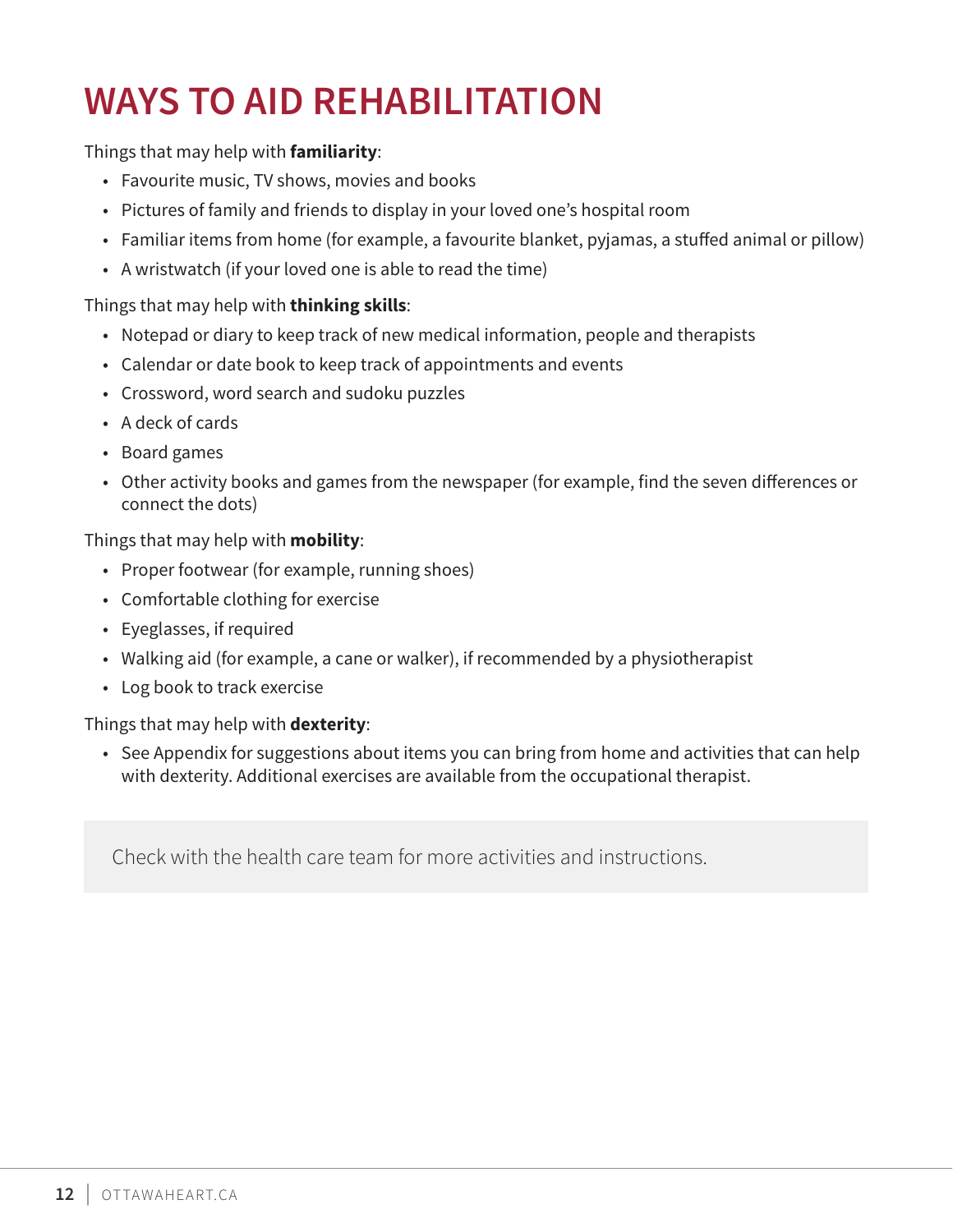# **COPING WITH CHANGES IN FAMILY ROLES**

Adjusting to changes in family roles as a result of your family member's injury may require that you learn new ways of coping. For example:

- Share the work.
- If the injured person can no longer perform his or her usual role, each family member should step in and fill part of the person's role as best as possible. This can help your family adjust to the new day-to-day reality.
- Protect your own physical health and mental well-being. If not, you may become emotionally overwhelmed by the uncertainty of your future.
- Find a focus outside of the family. Leisure activities, hobbies and friendships can provide the balance you need in your life.
- Get help and support. If you need assistance adjusting to all of the changes prompted by your loved one's injury, contact the hospital social worker. You may want to talk to other family members, a close friend, your religious leader or other staff members at the hospital. Changes in the roles of family members do not come easily. They are often emotionally and physically stressful.
- Some changes are temporary, while others may be permanent.
- If you think you may need respite care please ask to speak with a social worker for a list of providers.
- Accept all the help you can get.

# **Ways to Reduce Anxiety**

While your family member is in the hospital, there are ways to reduce your anxiety:

- Ask questions and state your worries to the health care team. Use your time in family-team meetings to full advantage. Write down your questions before each meeting so that you are prepared.
- Know that you are considered part of the team, because you know your family member better than anyone else.
- Where possible, accompany your family member to therapy sessions. You will be better able to understand the problems and their solutions.
- Take part in outings and special activities.

Read what you can to stay informed. You may find the following resources helpful.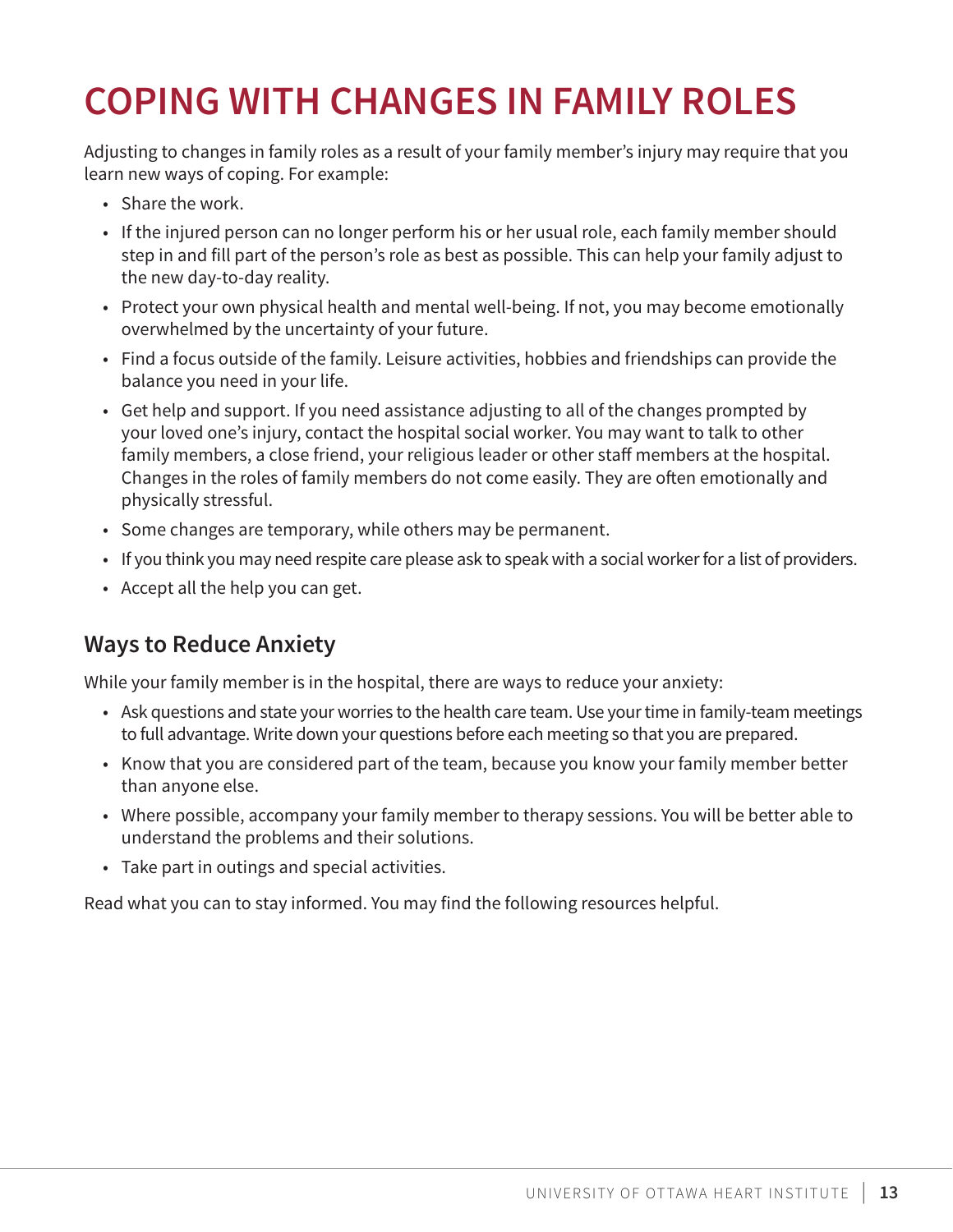# **RESOURCES**

# **Websites**

- Brain Injury Association of the Ottawa Valley:
	- www.biaov.org
- MedlinePlus, U.S. National Library of Medicine, National Institutes of Health ("Cerebral Hypoxia"):
	- www.nlm.nih.gov/medlineplus/ency/article/001435.htm
- Mount Sinai Hospital ("Anoxic Brain Damage"):
	- www.mountsinai.org/patient-care/service-areas/neurology/diseases-and-conditions/ anoxic- brain-damage
- TRAC Group (Rehabilitation):
	- www.tracgroup.ca

# **Treatment Programs**

# **THE OTTAWA HOSPITAL REHABILITATION CENTRE ACQUIRED BRAIN INJURY PROGRAM**

The Acquired Brain Injury (ABI) Inpatient Service is an eight-bed inpatient program that focuses on teaching those who have suffered an acquired brain injury to manage difficulties in thinking skills, such as memory, attention, learning, planning and problem solving. The program's goal is to help patients return to the community with the support they need.

The ABI Inpatient Service team is made up of different members of the health care team who provide education and support to patients and their friends and families. Involvement from family members and significant others is highly encouraged.

Self-referrals are accepted. Referrals are also accepted from hospitals, physicians, health care providers, family members, community services and insurance companies.

### **CONTACT:**

505 Smyth Road, Ottawa, Ontario K1H 8M2 Phone: 613-737-7350, ext. 75685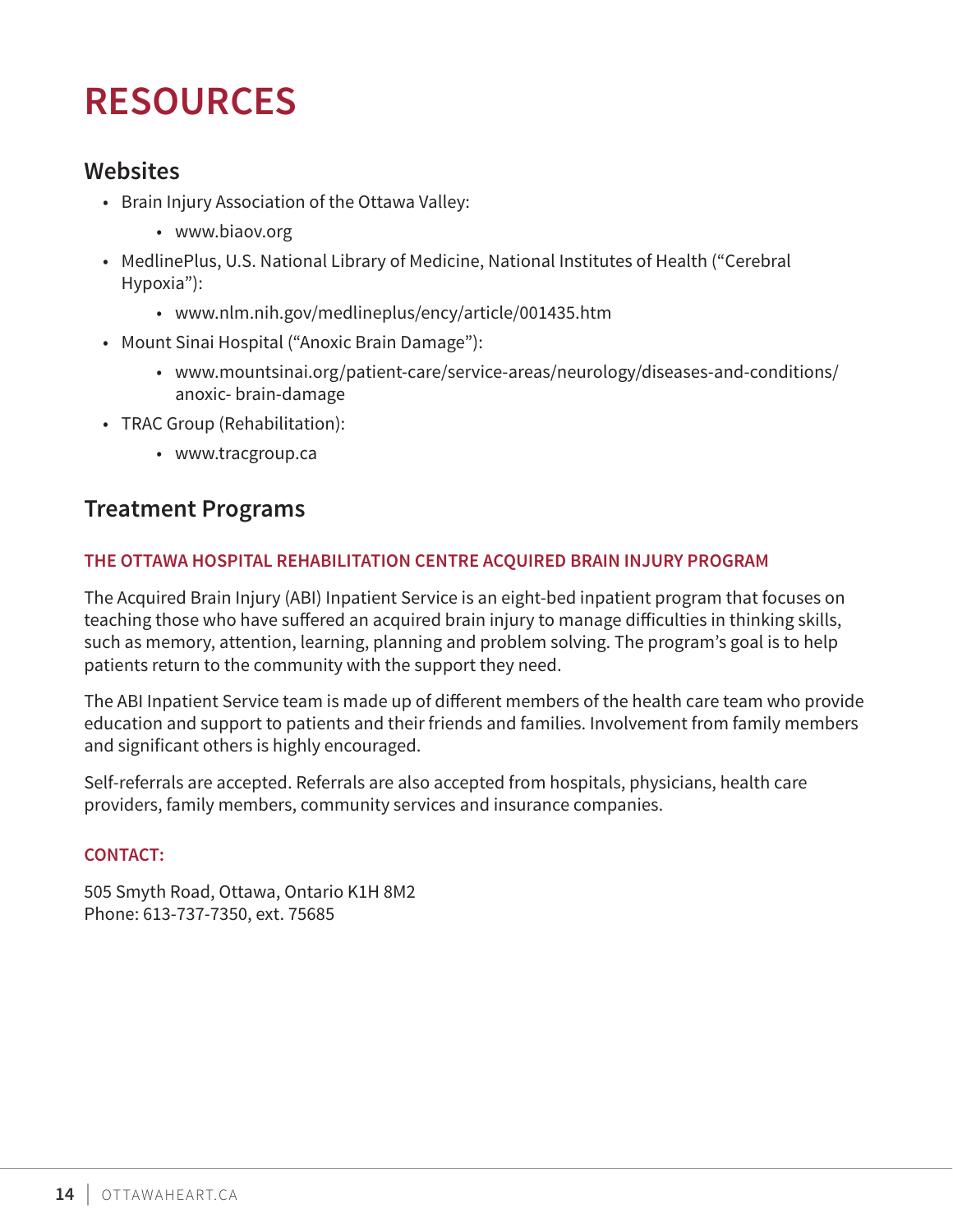#### **ROBIN EASEY CENTRE**

The Robin Easey Centre (REC) provides community-based life skills instruction, cognitive rehabilitation and education services to adults who have sustained a brain injury. Examples of skills taught at the REC include social skills, household management, memory strategies, impulse control, stress management, anger management, vocational preparation and public transit use. The goal of the centre is to provide patients and their families with the information, skills and experience needed to help them return to living in their communities.

The REC offers three specific programs—residential, day and outreach—designed to meet the particular needs of each individual. A combination of one-on-one sessions and group sessions are used as part of the rehabilitation process.

For patients admitted to the REC, there is a family and spousal support group that provides a secure and supportive environment to help individuals understand brain injuries and enhance their ability to cope. Involvement from family members and loved ones is highly encouraged to optimize the success of the program.

Self-referrals are accepted. Referrals are also accepted from hospitals, physicians, health care providers, family members, community services and insurance companies.

#### **CONTACT:**

125 Scrivens Street, Ottawa, Ontario K2B 6H3 Phone: 613-726-1558

# **References**

Toronto ABI Network:

"A Handbook for Families about Brain Injury." Produced by the healthcare team of the Acquired Brain Injury Program Hamilton Health Sciences Hamilton, Ontario.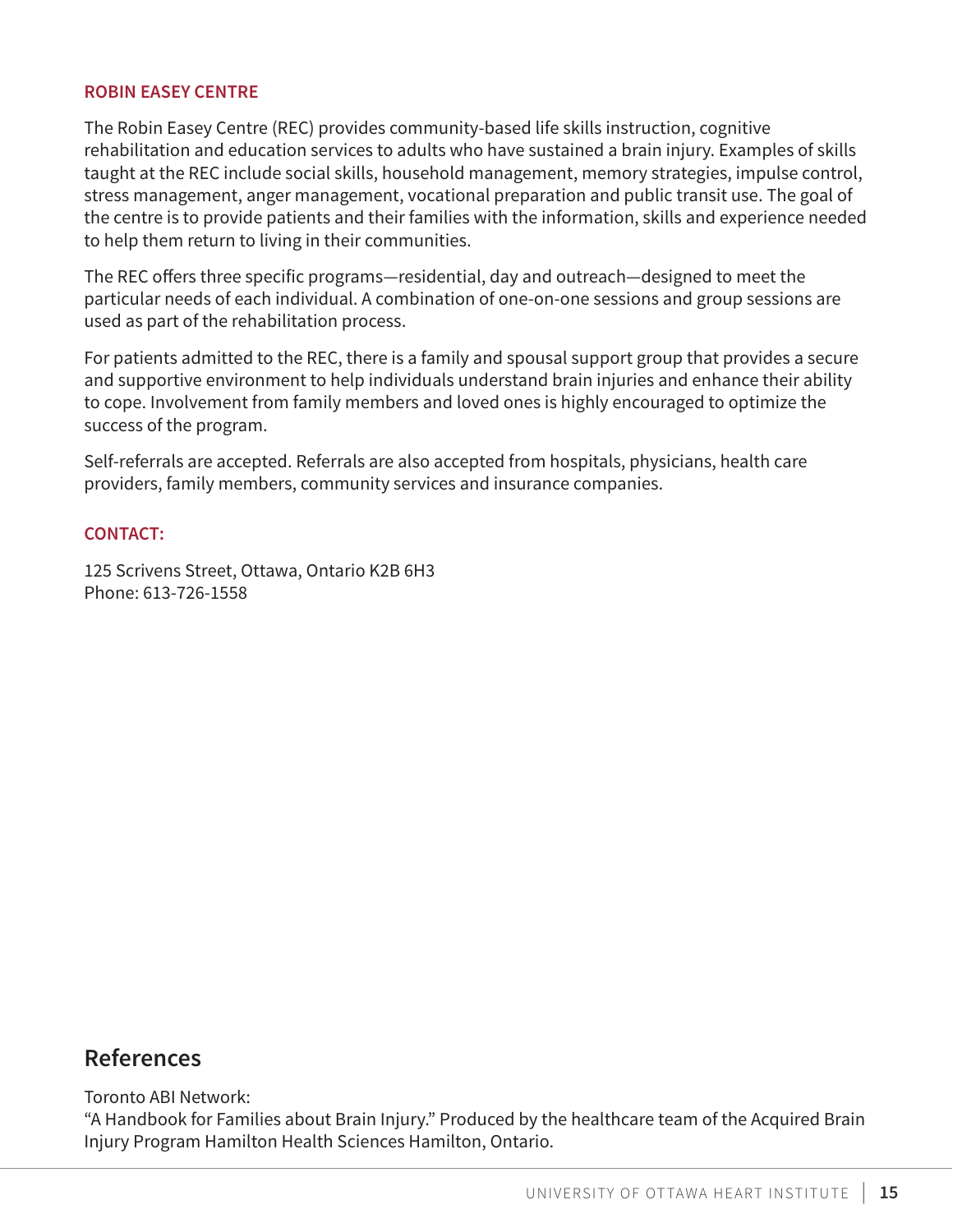# **APPENDIX: WAYS TO IMPROVE HAND STRENGTH AND DEXTERITY**

| <b>OBJECT</b>          | <b>ACTIVITY IDEAS</b>                                                                                                                                                                                                                                                                                                                          |
|------------------------|------------------------------------------------------------------------------------------------------------------------------------------------------------------------------------------------------------------------------------------------------------------------------------------------------------------------------------------------|
| Pencil                 | • Sharpen a pencil in a hand-held sharpener. Rotate the pencil<br>in your hand for erasing. Rotate it back for writing. Repeat.<br>• Twirl 5 to 10 times in each hand.<br>• Crawl your fingers up and down the pencil. Pick up the pencil<br>and adjust it in your hand for proper use.<br>• Complete "mazes" on paper-stay between the lines. |
| Cards                  | • Shuffle, place on the table one at a time, flip, pass and hold                                                                                                                                                                                                                                                                               |
| <b>Dice</b>            | • Pick up a die, place it in the palm of your hand, shake it and<br>roll it.<br>• Rotate two dice around one another in one hand.                                                                                                                                                                                                              |
| Paper clips            | • Hold paper clips and secure them to papers.                                                                                                                                                                                                                                                                                                  |
| Coins                  | • Pick up a specific coin from a bunch of coins (e.g., pick up the<br>dime from among the other change) in your wallet.<br>• Use a piggy bank or cut a small slot in a container lid, and<br>place the coins in the slot.                                                                                                                      |
| <b>Belt</b>            | • Buckle a belt.                                                                                                                                                                                                                                                                                                                               |
| Shoe with laces        | $\cdot$ Lace a shoe.<br>Tie shoelaces.                                                                                                                                                                                                                                                                                                         |
| Dough (e.g., Play-Doh) | Using toothpicks and Play-Doh, assemble a structure.<br>Roll, make a ball and squeeze the Play-Doh                                                                                                                                                                                                                                             |
| <b>Nuts and bolts</b>  | • Place nuts and washers onto bolts.                                                                                                                                                                                                                                                                                                           |
| Ziplock-type bags      | • Seal a ziplock bag.                                                                                                                                                                                                                                                                                                                          |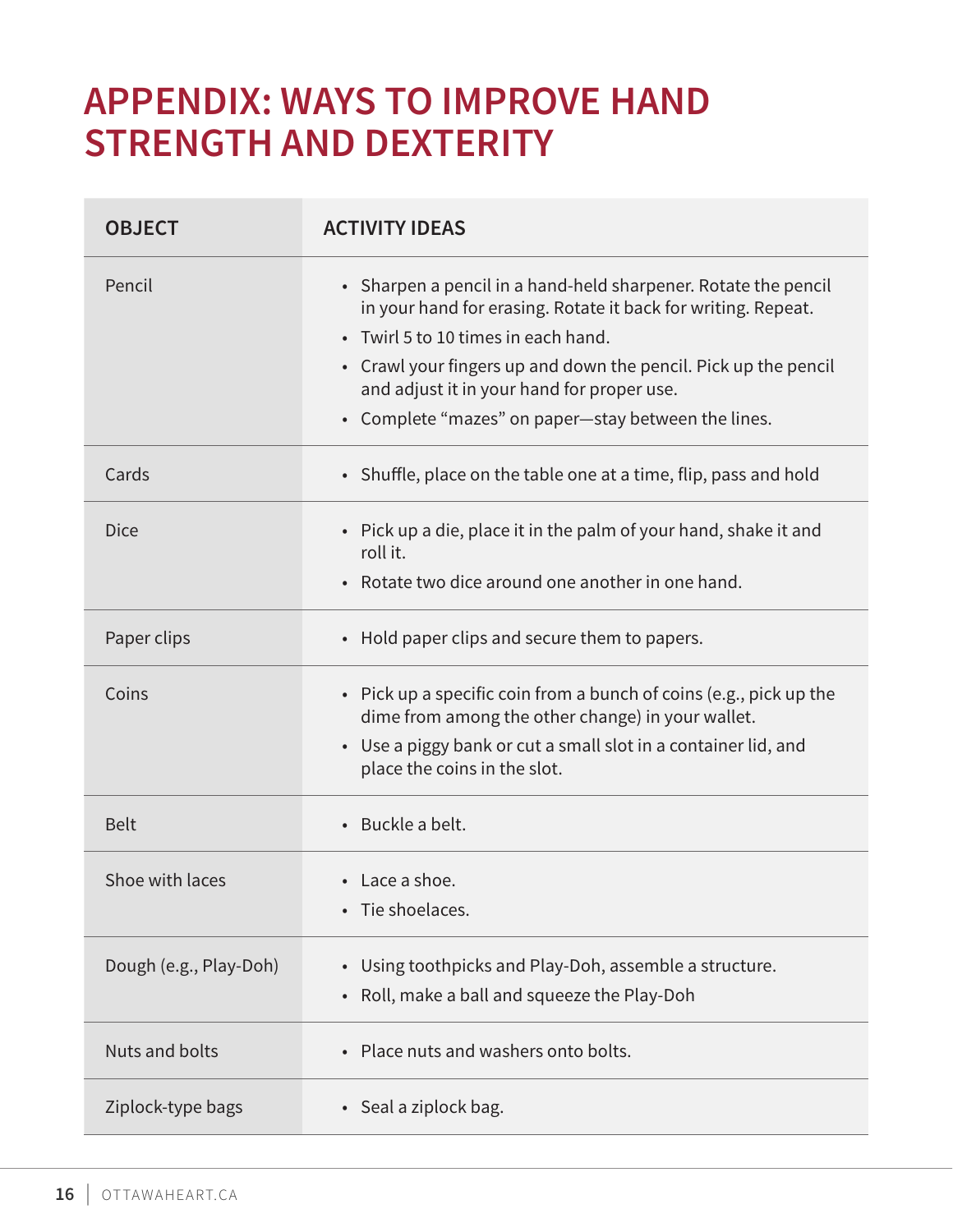| <b>OBJECT</b>                    | <b>ACTIVITY IDEAS</b>                                                                                                                                                   |
|----------------------------------|-------------------------------------------------------------------------------------------------------------------------------------------------------------------------|
| <b>Twist ties</b>                | • Close a bread bag using twist ties.                                                                                                                                   |
| Key ring with keys               | • Hold key ring and select one key for use (e.g., to open door).                                                                                                        |
| Puzzles and games                | • Connect Four and Rubik's Cube, for example.<br>• Place bingo chips on game card.<br>• Make a puzzle.                                                                  |
| Tongs, tweezers or<br>chopsticks | • Use tongs, tweezers or chopsticks to pick up items.                                                                                                                   |
| <b>Buttons</b>                   | • Pick out a specific colour of button from a bag or container of<br>buttons (e.g., pick out all the blue buttons).<br>• Sort out buttons according to size and colour. |
| Rubber bands or<br>elastics      | • Place around thumb and forefinger. Stretch the rubber band<br>as far as you can.<br>• If applicable, braid or use elastic to tie your hair.                           |
| Threading beads                  | • Thread beads onto a shoelace or use them to make a small<br>necklace                                                                                                  |

**Remember:** You can alternate four to five items at a time (e.g., every two weeks) depending on the activity your family member wishes to work on that day or week.

**Patients should pace themselves, for example, two or three sessions a day for 10 minutes a session.**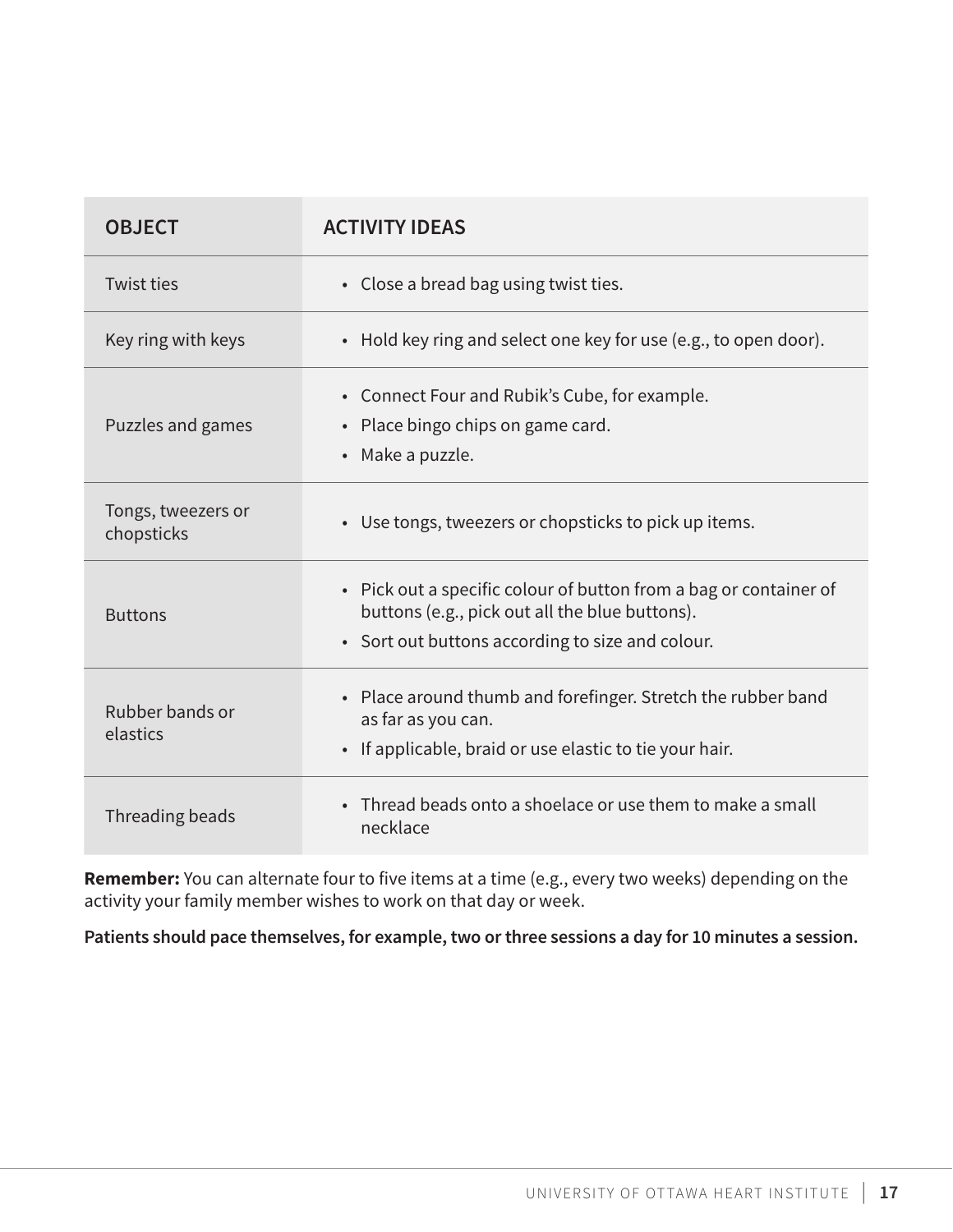# **HEART INSTITUTE PATIENT ALUMNI**

#### **WE CAN HELP. WE'VE BEEN THERE.**

The Patient Alumni are a diverse community of current and former University of Ottawa Heart Institute patients and their families, friends and caregivers. We gratefully support the Institute by sharing information on advancements in the prevention and treatment of heart disease and by designating funds towards projects and services that improve patient comfort and care.

By joining the Alumni, you will become part of a very unique community!

The Heart Institute is the only hospital in Canada that has formed an alumni group to stay in contact with discharged patients and their families. For over 40 years, the Heart Institute has delivered worldclass care to thousands of patients. As Alumni members, we wish to stay in touch, stay informed, and contribute to the Institute's quality of care and future success.

#### **WHY JOIN THE ALUMNI?**

Alumni membership is free of charge, thanks to the partnership and financial support of the Heart Institute and its fundraising Foundation.

As an Alumni member, you'll get up-to-date information through our:

- e-letters
- Websites
- Lectures, courses and special events

By joining, you will also be able to share information and experiences with other Alumni members through our unique private social networking site, at http://community.ottawaheart.ca

For more information and access to free membership, visit our website, ottawaheartalumni.ca

Or contact us at: **Email:** alumni@ottawaheart.ca **Telephone:** 613-696-7241



UNIVERSITY OF OTTAWA HEART INSTITUTE **INSTITUT DE CARDIOLOGIE** DE L'UNIVERSITÉ D'OTTAWA